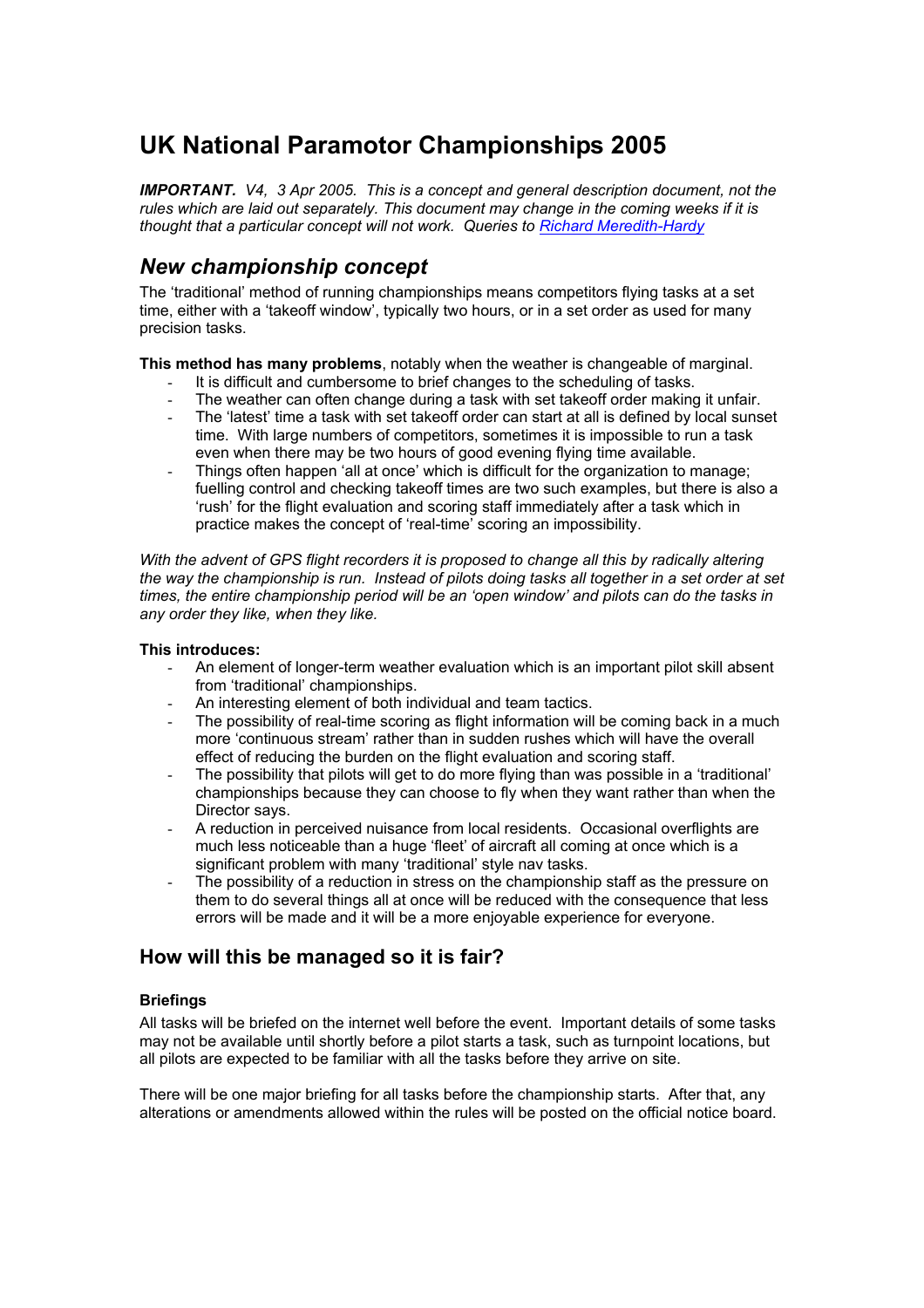#### continued/2

# **Task managers**

There will be a 'task manager' on duty at all times for each task. This official is responsible for the overall management of the task and will maintain a takeoff timetable set at minimum intervals which let him easily manage the task.

# **Task tokens & task declaration**

At registration, each competitor will be issued with a *token* which is used to declare a task. Each pilot wishing to fly a task must present himself to the task manager, hand over his token and declare when he will takeoff for the task. On a first-come first-served basis the task manager will fit the pilot into his timetable as near as possible to the time the pilot wants. This time determines when the task countdown starts.

Once a pilot has declared his next task he cannot retract that declaration in favour of another task.

# **Task countdown**

A task countdown period will be set for each task (Normally 1 hour). Once a task's countdown has begun then the pilot can obtain any documentation necessary for the task from the task manager such as turnpoint information and flight declaration forms. A penalty will be applied if the pilot deviates from the agreed takeoff time.

# **Flying the task**

The pilot flies the task according to the brief. Each task may only be flown once.

# **Flight declaration**

A flight declaration is the full record of the pilot's performance and will vary with the task. It may consist of the pilot's flight recorder and/or various forms issued by the task manager which may need to be completed by the pilot or the task manager before, during or after the flight.

It is entirely the pilot's responsibility to ensure he delivers a complete flight declaration to the flight evaluation and scoring control office. A checklist of required items will be provided in the brief, a penalty will be applied for incomplete flight declarations.

#### **Finishing the task**

Each task will have a 'maximum allowable time' set in the brief which is the time beyond the declared takeoff time in which the pilot must complete the task *and* present their flight declaration to the flight evaluation and scoring control office.

If a complete flight declaration is not received within the maximum allowable time then the pilot gets a zero score for that task.

If a pilot lands out, then the pilot must at least still telephone the flight evaluation and scoring control office before the expiry of the maximum allowable time for that task. The pilot will then be granted an extension sufficient to return to the airfield, assemble and present their flight declaration to the flight evaluation and scoring control office.

The pilot is deemed to have finished the task once he has presented his flight declaration or has exceeded the maximum allowable time for that task, whichever is first.

A new token will then be given for the pilot so he can start another task.

#### **Championship window**

This is the period in which pilots must start and finish all tasks. Pilots may fly tasks whenever the green flag is hoisted which will be between:

28 May: 10:00 – 21:30 29 May: 07:00 – 21:30 30 May: 07:00 – 21:30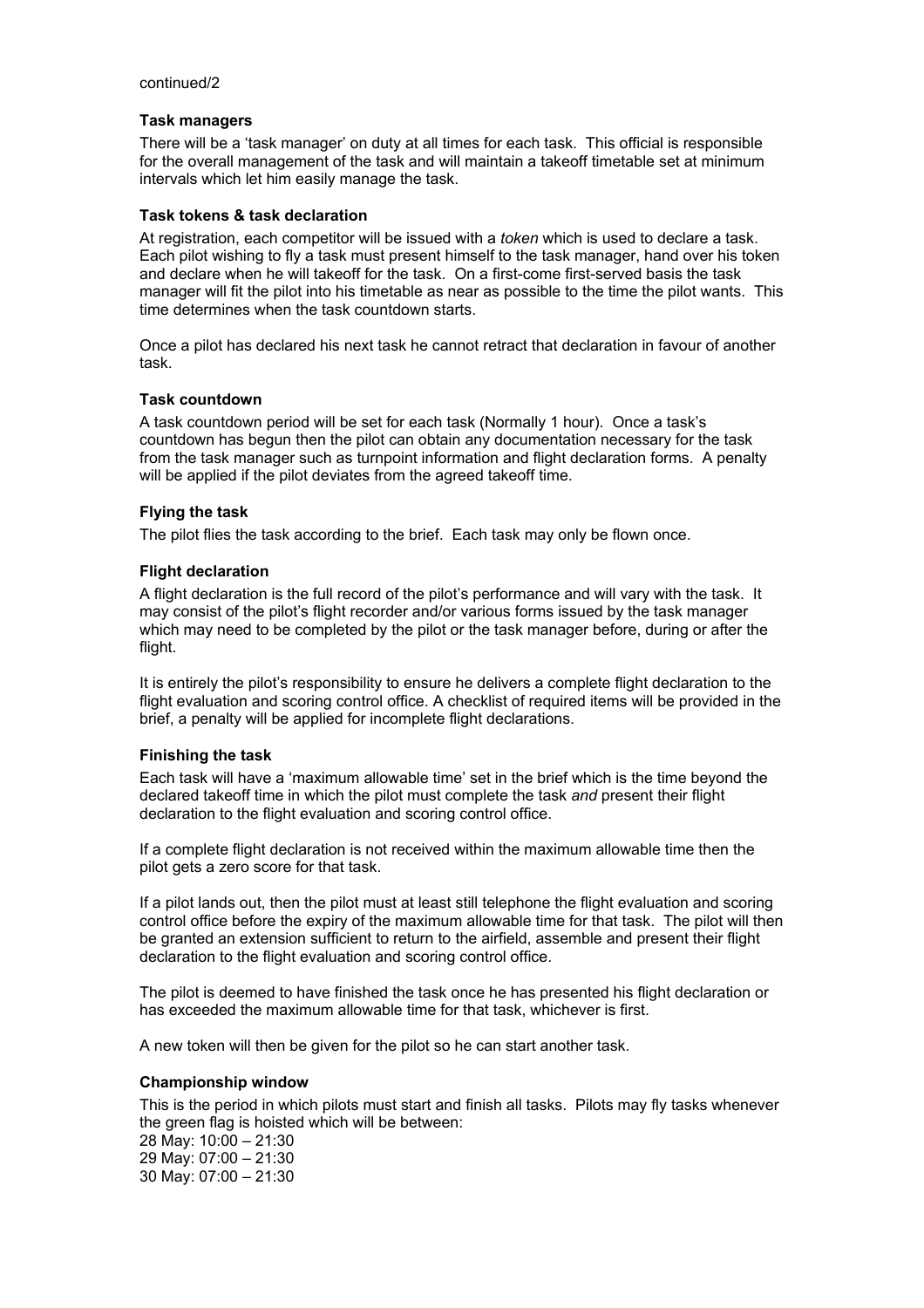#### continued/3

31 May: 07:00 – 12:00

# **Special periods**

These will be declared in advance of the championships. These are reserved times for 'spectacular' tasks like the eco-laps which are interesting to spectators when flown en-masse. A pilot may choose to be absent from the site on another task of his choice but it is only possible to fly each 'fixed' task in the defined special period.

# **Weather**

Although pilots may in principle fly tasks when they wish within the championship window, the Director retains the right to hoist a red flag at any time if he considers the weather conditions unsuitable or unsafe. While the red flag is flying no pilot may take off and task countdowns are suspended.

If, in the Director's opinion, the Task Count is unlikely to reach the minimum required for a valid championship (4) then he may extend the championship window.

If the weather forces the abandonment of a special period task, then the director may reschedule it (but to a time not less than 12h in advance of the original planned time). Pilots who have already made a task declaration which is likely to conflict with the rescheduled special period task may ask the Task Manager to revise their takeoff time but their declaration may not be retracted in favour of another task.

# **No-fly-zones (NFZ's)**

 A master map of NFZ's will be maintained on the official notice board. In principle, pilots who fly in any notified NFZ, at any height will be penalized;  $1<sup>st</sup>$  infringement: 20% of task score, 2<sup>nd</sup> infringement:  $40\%$  of task score,  $3^{rd}$  infringement:  $60\%$  of task score and they are disqualified from the championships for any further NFZ infringement.

If there is a complaint, for example, then it may be necessary for the Director to introduce a new NFZ on the master map. All NFZ's will all have a date and time attached to them and they become valid for each pilot at the moment their next task countdown starts.

# **Scoring method**

The scoring concept is **not** to reward the pilot who flies the most tasks in the championships but to reward the pilot who flies consistently the best.

# **Task count**

Tasks are scored in the order each pilot finished each task. A *Task count*, the running median of *tasks finished by all competitors still active in the championship* will be continuously maintained and this number will be prominently displayed at the flight evaluation and scoring centre. (The median is the number in the middle of a set of numbers; that is, half the numbers have values that are greater than the median, and half have values have less, rounded down to the nearest integer). In other words if the median is five then everybody's first five tasks are counted in the overall scoring. If a pilot has finished 6 tasks, then the sixth is not counted, but may be counted later when and if the median rises, and so on. Equally, if a pilot has only finished four tasks, then only those tasks will be scored and he had better get on and catch up.

Disqualified competitors or those that have permanently withdrawn from the championship are deemed to no longer be 'still active in the championship' and their performance will no longer be used to calculate the Task count.

The task count will be fixed at its current setting four hours before the end of the championship window or at the beginning of the last competition day, whichever (in hours) is greater.